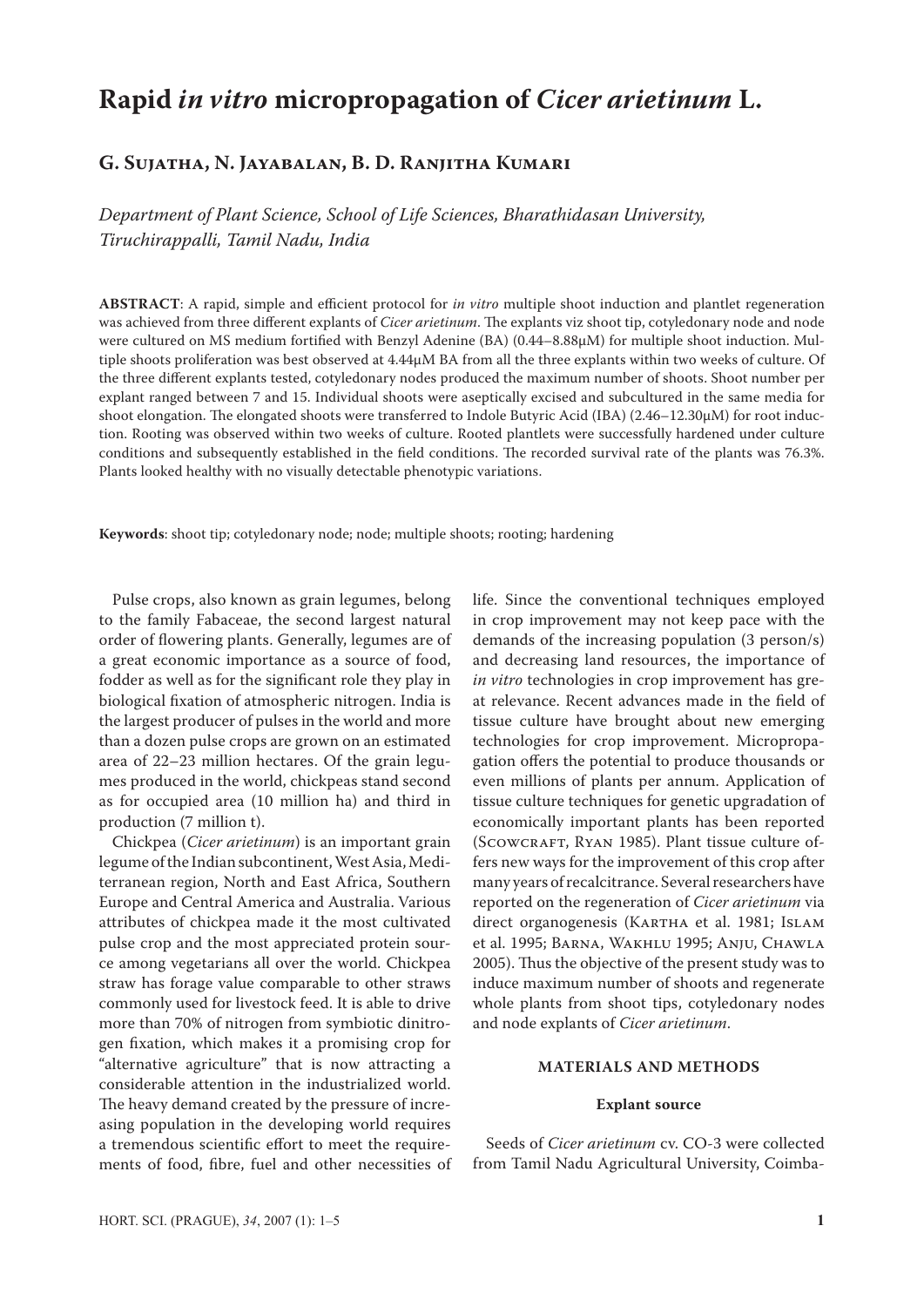tore, Tamil Nadu, India. *In vitro* raised 8-d old seedlings were used as the source of explants. To raise the seedlings, the seeds were washed thoroughly in tap water 3–5 times and placed in 1% (v/v) Teepol solution (Reckitt Benckiser, India) which was kept under running tap water for 15 min. Then the seeds were disinfected with 0.1% (w/v) mercuric chloride (HgCl<sub>2</sub>) for 5 min. Finally the seeds were rinsed 3–4 times in sterile distilled water and inoculated on moist cotton in sterile test tubes. To assure uniform and rapid germination of seeds, test tubes were placed in dark at 28°C for 24–48 h. Then the germinated seeds were transferred to light intensity (15  $\mu$ mol/s<sup>2</sup>/s), 16 h light per day photoperiod for another 4–7 d and maintained at  $25 \pm 2$ °C and 55–60% relative humidity.

## **Selection of explants**

Shoot tips with one or two leaf primordia, node and cotyledonary nodal segments of 8-d old *in vitro* raised seedlings were selected as explants for direct shoot multiplication. The shoot tips, cotyledonary node and nodal segments of 5–8 mm in length were excised aseptically.

## **Culture medium**

Single disinfected explants viz. shoot tip, cotyledonary node and node were cultured on MS basal medium (Murashige, Skoog 1962) supplemented with 3% (w/v) sucrose (Himedia, India) for multiple shoot initiation. The pH of the medium was adjusted to 5.7 with 0.1N NaOH or 0.1N HCl before solidifying with 0.7% (w/v) agar (Himedia, India). The solidified medium was sterilized by autoclaving at 121°C for 15 min with 1.06 kg/cm pressure.

## **Multiple shoot induction**

Shoot tips, cotyledonary nodes and nodal segments were excised and inoculated by vertical orientation on the culture medium containing different concentrations of BA (0.44–8.88μM). Hundred single explants were assigned randomly to each treatment and cultures were kept under 16 h light/day photoperiod at  $25 \pm 2$ °C. Shoot multiplication was assessed after 2 weeks of culture by counting the proliferated shoots. Individual shoots were excised and subcultured in the same media composition for further elongation.

#### **Rooting and hardening**

The elongated shoots were transferred to MS medium augmented with IBA (2.46–12.30μM) for

root induction. Rooting was observed within two weeks of culture. Well-rooted plantlets were isolated and washed in running tap water. Later they were transplanted into plastic cups containing sterile sand and soil mixture (3:1) for hardening purposes. The well-grown plants were transferred to larger pots containing soil mixture and maintained in the field conditions. Plants grown in the field were further observed for growth and survival (Kulothungan 1997).

#### **Statistical analysis**

Hundred single explants were assigned randomly to each treatment and the data recorded were subjected to statistical analysis according to the New Duncan's Multiple Range Test (Gomez, Gomez 1976).

## **RESULTS AND DISCUSSION**

## **Explant initiation and establishment of aseptic culture**

The important part of the present study was the preparation of contamination free explants. This was achieved by using *in vitro* germinated seedlings as an explant source. Sterilization of seeds required



Fig 1. Rapid *in vitro* micropropagation of *Cicer arietinum* L. (a) *In vitro* raised seedlings (8-d old), (b) multiple shoot induction from shoot tip, (c) multiple shoot induction from cotyledonary node, (d) multiple shoot induction from node, (e) rooting of individual shoots, (f) hardening of plantlets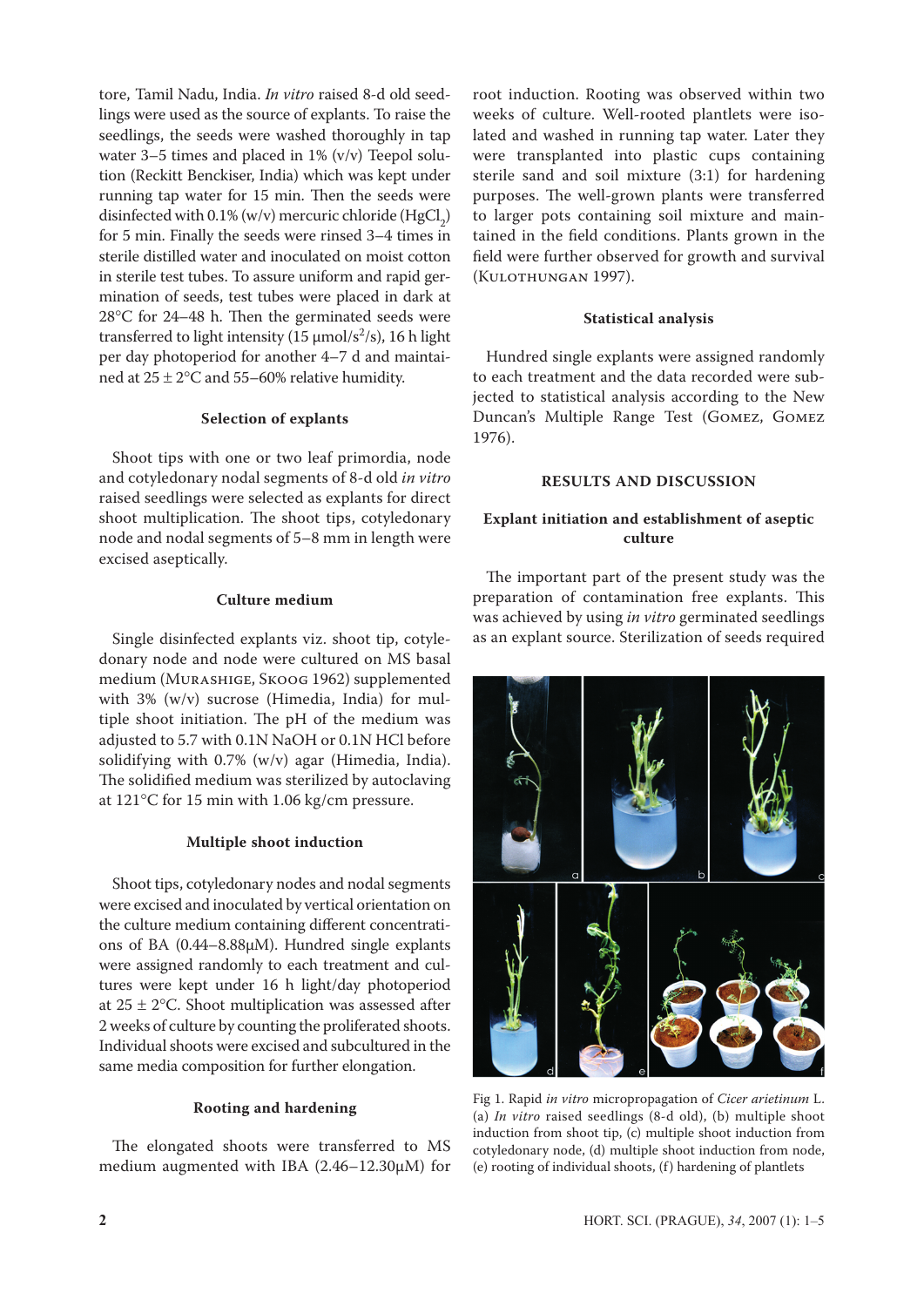| Explant type      | <b>BA</b> concentration<br>$(\mu M)$ | Percentage of response<br>$(\%)$ (mean $\pm$ SE) | Number of shoots per<br>explant (mean $\pm$ SE) | Shoot length (cm)<br>$(mean \pm SE)$ |
|-------------------|--------------------------------------|--------------------------------------------------|-------------------------------------------------|--------------------------------------|
| Shoot tip         | 0.44                                 | $46.5 \pm 0.42^e$                                | $6.6 \pm 0.30$ <sup>d</sup>                     | $2.15 \pm 0.16^{cd}$                 |
|                   | 2.22                                 | $63.5 \pm 0.38$ <sup>c</sup>                     | $8.0 \pm 0.25$ <sup>c</sup>                     | $3.7 \pm 0.21^b$                     |
|                   | 4.44                                 | $87.4 \pm 0.45^{\circ}$                          | $9.6 \pm 0.30^a$                                | $6.6 \pm 0.16^a$                     |
|                   | 6.66                                 | $80.4 \pm 0.40^b$                                | $8.2 \pm 0.20^b$                                | $2.7 \pm 0.21$ <sup>c</sup>          |
|                   | 8.88                                 | $53.2 \pm 0.55$ <sup>d</sup>                     | $6.3 \pm 0.15^{\text{de}}$                      | $1.7 \pm 0.21$ <sup>d</sup>          |
| Cotyledonary node | 0.44                                 | $52.3 \pm 0.21$ <sup>de</sup>                    | $8.5 \pm 0.22$ <sup>d</sup>                     | $6.4 \pm 0.16^d$                     |
|                   | 2.22                                 | $76.1 \pm 0.23^b$                                | $12.0 \pm 0.21^b$                               | $8.2 \pm 0.20^b$                     |
|                   | 4.44                                 | $98.3 \pm 0.19^a$                                | $15.1 \pm 0.23^a$                               | $14.2 \pm 0.32^a$                    |
|                   | 6.66                                 | $70.9 \pm 0.23$ <sup>c</sup>                     | $10.8 \pm 0.24^c$                               | $7.5 \pm 0.34^c$                     |
|                   | 8.88                                 | $55.7 \pm 0.15^d$                                | $7.3 \pm 0.21^e$                                | $5.7 \pm 0.21^e$                     |
| Node              | 0.44                                 | $45.1 \pm 0.31$ <sup>d</sup>                     | $4.8 \pm 0.24^e$                                | $2.6 \pm 0.16^{cd}$                  |
|                   | 2.22                                 | $51.0 \pm 0.25$ <sup>c</sup>                     | $5.6 \pm 0.16^c$                                | $3.6 \pm 0.16^b$                     |
|                   | 4.44                                 | $72.0 \pm 0.63^a$                                | $7.8 \pm 0.13^a$                                | $4.7 \pm 0.15^a$                     |
|                   | 6.66                                 | $65.0 \pm 0.25^{\rm b}$                          | $6.4 \pm 0.22^b$                                | $2.7\pm0.15^{\rm c}$                 |
|                   | 8.88                                 | $63.6 \pm 0.26$ <sup>bc</sup>                    | $5.3 \pm 0.15$ <sup>cd</sup>                    | $1.9 \pm 0.17$ <sup>d</sup>          |

Table 1. Effect of different concentrations of BA on multiple shoot induction from shoot tip, cotyledonary node and node explants of *Cicer arietinum* L.

Total number of explants taken for observation = 100

Values represent mean  $\pm$  SE of ten replicates per treatment in three repeated experiments

Treatment means followed by different letters in their superscript are significantly differ from one another (*P* < 0.05) according to the Duncan's Multiple Range Test (DMRT)

0.1% (w/v)  $HgCl_2$ , 5 min treatment for maximum germination (98%) (Fig. 1a) and minimum contamination (NARASHIMHULU, REDDY 1983). A similar observation was also reported in *Vigna aconitifolia*, confirming the view that the pretreatment of seeds with specific surface sterilizing agents would predetermine the regenerating behavior of explant tissues (GODBOLE et al. 1984). The use of direct and largesized explants had higher survival and growth rates than the smaller ones (Hu, Wang 1983).

#### **Effect of BA on shoot regeneration**

The meristem containing explants viz., shoot tip, cotyledonary node and node were excised from the surface sterilized, *in vitro* grown, 8-d old seedlings and cultured on MS medium augmented with BA (0.44–8.88μM) for multiple shoot induction. Of all the different concentrations of BA tested, 4.44μM BA was found to be more effective in inducing multiple shoots in the case of all three explants (Fig. 1b,c,d). It was observed that cotyledonary node explants produced the maximum number of shoots compared to shoot tip and nodal explants. The same medium supplemented with 4.44μM BA was used for further elongation of shoots. The maximum response notified in cotyledonary node explants was evaluated as the mean number of shoots of 15.1 and the shoot length of 14.2 cm. Whereas the mean number of shoots of 9.6 and the shoot length of 6.6 cm were observed in shoot tips, in nodal explants the mean number of shoots of 7.8 and the shoot length of 4.7 cm were encountered (Table 1).

In recent years, shoot tip and nodal explants have been preferred to produce large number of genetically identical clones (Bajaj, Dhanju 1979). Multiple shoot formation from shoot apices was obtained on MS medium supplemented with 20μM BA, 0.1μM NAA in pea (Griga et al. 1986). MS- solid medium fortified with BA and KIN alone and in combination increased the regeneration potential of shoot apical meristems of soybean, cowpea, peanut, chickpea and bean (Kartha et al. 1981). It was reported that BA was proved to be an ideal hormone for shoot multiplication of shoot tip culture in grain legumes (SOUNDER RAJ et al. 1989). Nodal explants were also used to get higher rates of shoot multiplication of several plants (SHEKAWAT, GALSTON 1983). In the present investigation nodal explants cultured on MS medium supplemented with 4.44μM BA showed maximum number of shoots; similar result were reported (Rao, Chopra 1989). Plant regeneration from cotyledonary node explant was observed in mungbean (GULATI, JAIWAL 1992) and peanut (Cheng et al. 1992). Similar results were also observed in cotyledonary node on MS medium supplemented with BA (ALTAF, AHMED 1986). In contradiction, high frequency of regeneration on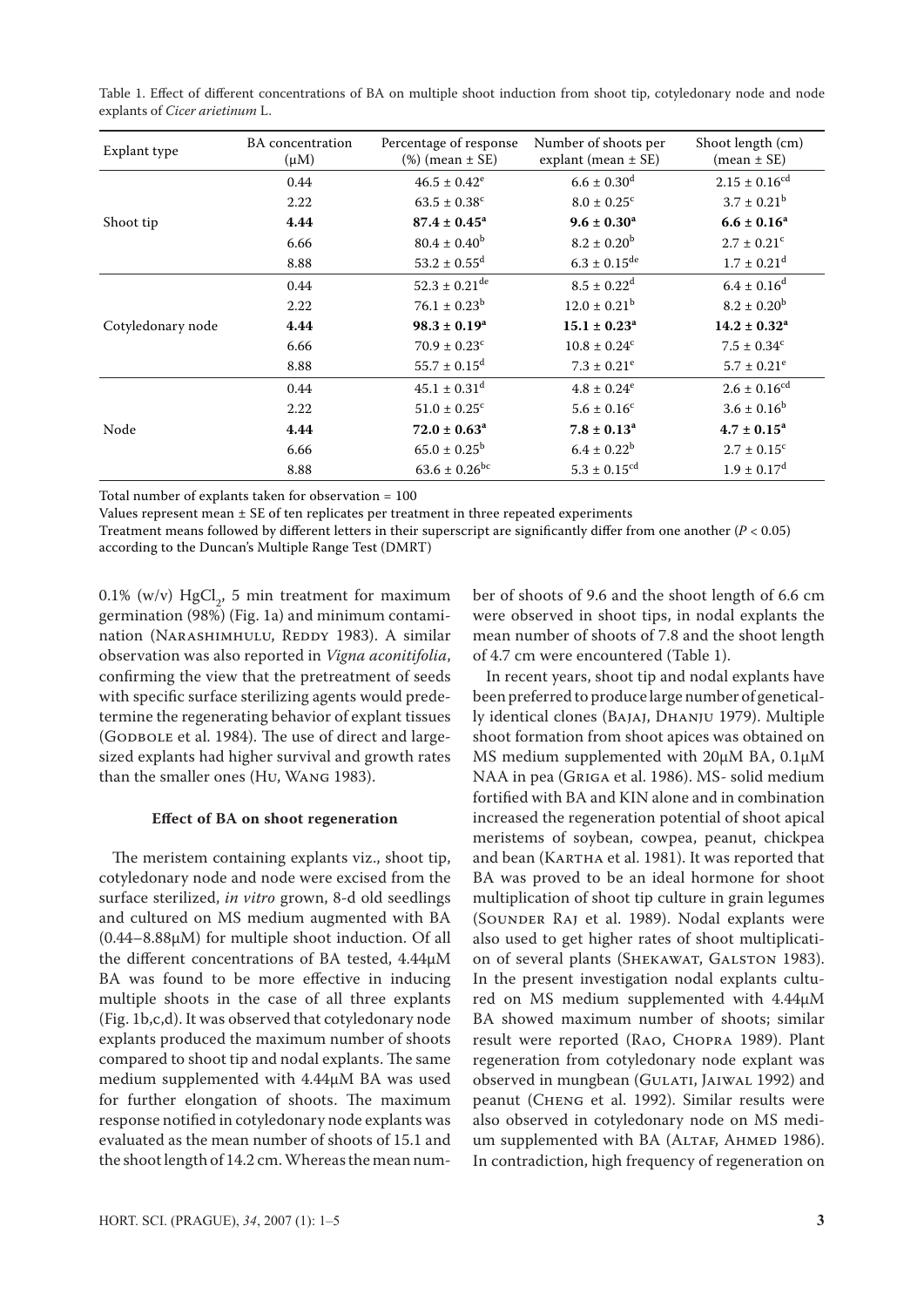Table 2. Effect of different concentrations of IBA on rooting of microshoots of *Cicer arietinum* L.

| IBA $(\mu M)$ | Percentage of response<br>$(mean \pm SE)$ | Number of roots<br>$(mean \pm SE)$ | Root length (cm)<br>$(mean \pm SE)$ |
|---------------|-------------------------------------------|------------------------------------|-------------------------------------|
| 2.46          | $62.9 \pm 0.43$ <sup>cd</sup>             | $6.8 \pm 0.20$ <sup>cd</sup>       | $5.2 \pm 0.24$ <sup>d</sup>         |
| 4.92          | $75.2 \pm 0.32^b$                         | $7.9 \pm 0.23^{\rm b}$             | $6.2 \pm 0.25$ <sup>c</sup>         |
| 7.38          | $95.5 \pm 0.26^a$                         | $9.9 \pm 0.23^a$                   | $10.4 \pm 0.34^a$                   |
| 9.84          | $66.8 \pm 0.82$ <sup>c</sup>              | $6.9 \pm 0.23^c$                   | $7.2 \pm 0.24^b$                    |
| 12.30         | $51.5 \pm 0.63^e$                         | $5.5 \pm 0.22^e$                   | $4.1 \pm 0.23^e$                    |

For explanation see Table 1

MS medium with NAA and IBA was also achieved (CHANDRA et al. 1993). Thus cotyledonary nodes were reported as potential explants for the regeneration of shoots in grain legumes.

## **Rooting and hardening of regenerated plants**

Rooting of shoots is the most critical step in the production of complete plants and their subsequent survival. The individual elongated shoots were isolated and transferred to MS medium fortified with IBA (2.46–12.30μM). IBA (7.38μM) was found to be more effective in the production of long, slender and healthy roots (Fig. 1e). For rooting of *in vitro* raised shoots, 0.1% IBA was used in soybean (Buising et al. 1994) and IAA in common bean (Kartha et al. 1981). It was reported that halfstrength MS medium induced maximum rooting in cowpea (KULOTHUNGAN 1997), but in the present investigation root induction was maximum (95%) only in full-strength MS medium supplemented with 7.38μM IBA (Table 2). Rooted plantlets were initially hardened under culture conditions (Fig. 1f) and subsequently established in the field conditions. The survival rate of the plants in field conditions was recorded as 76.3% (data not shown).

#### **CONCLUSION**

From the above study, it was concluded that shoot tip, cotyledonary node and node explants are suitable for clonal propagation of chickpea. Cotyledonary node explants may be used for their higher rate of shoot multiplication. The protocol described in the present study is reproducible and can be used in future for further developments of the crop.

#### **Ac k n o w l e d g e m e n t**

The first author wishes to thank Mr. P. Baskaran and Ms. S. ANITHA for helpful suggestions on data analysis and for critical review of the manuscript.

#### **R e f e r e n c e s**

- ALTAF N., AHMED M.S., 1986. Proceedings of Symposium on Nuclear Techniques and *in vitro* Culture for Crop Improvement. FAO and IAEA, Vienna: 405–407.
- ANJU A., CHAWLA H.S., 2005. Organogenic plant regeneration via callus induction in chickpea (*Cicer arietinum* L.). Role of genotypes, growth regulators and explants. Indian Journal of Biotechnology, *4*: 251–256.
- BAJAJ Y.P.S., DHANJU M.S., 1979. Regeneration of plants from apical meristem tips of some legumes. Current Science, *48*: 906–907.
- BARNA K.S., WAKHLU A.K., 1995. Modified single node culture method – A new micropropagation method for chickpea. *In vitro* Cell Developmental Biology – Plant, *31*: 150.
- BUISING C.M., SHOEMAKER R.C., BENBOW R.M., 1994. Early events of multiple bud formation and shoot development in soybean embryonic axes treated with the cytokinin 6 – BAP. American Journal of Botany, *81*: 1435–1448.
- CHANDRA R., CHATRATH A., POLISETTY R., KHETAR-PAL S., 1993. Differentiation of *in vitro* grown explants of chickpea (*Cicer arietinum* L.). Indian Journal of Plant Physiology, *36*: 121–124.
- CHENG M., HIS D.C.H., PHILLIPS G.C., 1992. *In vitro* regeneration of Valencia type peanut (*Arachis hypogaea* L.) from cultured petioles, epicotyl sections and other seedling explants. Peanut Science, *19*: 82–87.
- GODBOLE D.A., KUNACHI M.N., POTDER U.A., KRISHNAMURTHY K.V., MASCARENHAS M.F., 1984. Studies on a drought resistant legume: The moth bean, *Vigna aconitifolia* (Jacq) Marechal. II. Morphogenetic studies. Plant Cell Reports, *3*: 75–78.
- GOMEZ K.A., GOMEZ K.A., 1976. Statistical procedures for agricultural research with emphasis on rice. Los Bans, Philippines International Rice Research Institute.
- GRIGA M., TEJKLOVA E., NOVAK F.J., KUBALAKOVA M., 1986. *In vitro* clonal propagation of *Pisum sativum* L. Plant Cell, Tissue and Organ Culture, *6*: 96–104.
- GULATI A., JAIWAL P.K., 1992. *In vitro* induction of multiple shoots and plant regeneration from cotyledons of *Vigna radiata* (L.) Wilczek. Plant Cell, Tissue and Organ Culture, *23*: 1–7.